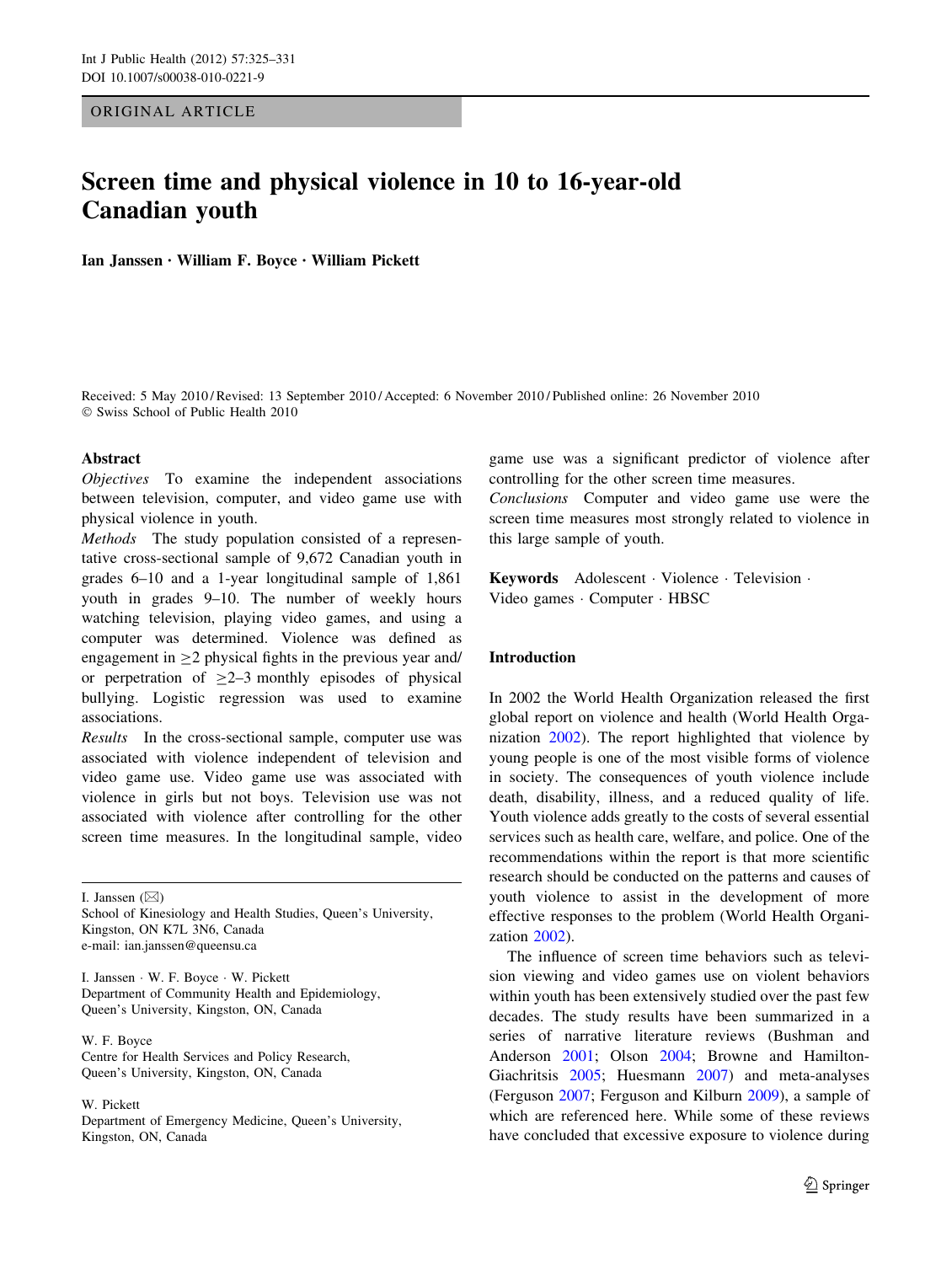screen time may alter real-life behaviors, others have argued that methodological issues (e.g., use of unreliable measures) in many of the published studies have led to false conclusions about these associations.

One methodological issue that has been poorly addressed in previous studies is the consideration of different screen time measures. First, while computer use outside of video games represents a significant and growing screen time component (Mark et al. [2006](#page-6-0)), the effects of this screen time component on violence has not been well studied. Second, we are aware of only two studies that have simultaneously examined the effect of more than one screen time measure on violence (Kuntsche [2004;](#page-6-0) Ferguson et al. [2009](#page-6-0)). The results from these studies suggest that television does not influence violent behaviors after control for video games. Further research is needed to clarify the role of different screen time measures on violence within young people.

The purpose of this study was to examine the independent effects of television, computer, and video game use on physical violence in youth. We had the opportunity to explore these relationships using existing population health data obtained on a large and representative sample of Canadian youth in grades 6–10.

## Methods

#### Study population

Results are based on the Canadian records from the 2005/ 06 World Health Organization Health Behaviour in School-Aged Children Survey (HBSC). The HBSC is a cross-sectional survey from 41 countries (Currie et al. [2008\)](#page-6-0). The survey consisted of a classroom-based questionnaire. The sample was designed according to the international HBSC protocol in which a cluster design was used with the school class being the basic cluster, the distribution of the students reflected the distribution of Canadians in grades 6–10, and the sample was selfweighted. Samples were selected to represent distributions of schools by size, location, language, and religion. Approximately 74% of the students selected consented to participate and completed the questionnaire. The total sample consisted of 9,672 youth from 188 schools across the country. Students who did not respond to the measures of interest were excluded, leaving a total of 8,881.

In addition to the nationally representative cross-sectional survey, a 1 year prospective cohort study was conducted in a non-representative subsample of 2,031 grade 9 and 10 youth from 15 high schools in the province of Ontario. The students in the prospective cohort study were also part of the national cross-sectional survey, and

the 15 schools that were selected were done so based on convenience. Only 1,861 of these 2,031 students completed both the baseline and follow-up questionnaires (which were identical), and had complete information on the necessary study variables to be included in this study.

The Canadian HBSC was approved by the Queen's University General Research Ethics Board. Consent was obtained from the participating school boards, individual schools, parents, and students.

# Screen time

The amount of time spent watching television, playing video games, and using the computer was determined using the following questions: ''About how many hours a day do you usually watch television (including videos and DVDs) in your free time?'', ''About how many hours a day do you usually play video games on a computer or games console (Playstation, Xbox, GameCube, etc.) in your free time?'' and ''About how many hours a day do you usually use a computer for chatting on-line, internet, emailing, homework, etc., in your free time?''. For each questions the response options were ''none at all'', ''about half an hour a day", "about 1 h a day", "about 2 h a day", "about 3 h a day", "about 4 h a day", "about 5 h a day", "about 6 h a day'', or ''about 7 or more hours a day''. Questions were asked for both weekday and weekend use, and weighted means were used to calculate the total hours per week of each screen time measure. For these calculations, students who responded "not at all" were assigned value of 0 and students who responded ''about 7 or more hours a day'' were assigned value of 7 h. A previous validation study reported that television time in youth is only underestimated by 0.09 h/week week (Schmitz et al. 2004). Furthermore, simple questionnaire measures of television use, such as those obtained in the HBSC, are correlated  $(r = 0.47)$  with television time measured by a detailed log (Schmitz et al. [2004](#page-6-0)).

## Violence

Participants reported two measures of physical violence: (1) frequency of physical fighting in the previous 12 months, and (2) frequency of physical bullying of another student(s) in the past couple of months. The fighting measure was originally developed for the Youth Risk Behavior Survey, whose authors reported a high test– retest reliability for this item (Kappa 68.2%) (Brener et al. [1995](#page-6-0)). The physical bullying measure was conceived by Olweus who reported high internal consistency reliabilities at the classroom level (0.80–0.90) during developmental analyses (Olweus [1992\)](#page-6-0). A composite measure of physical violence, defined as engagement in at least two episodes of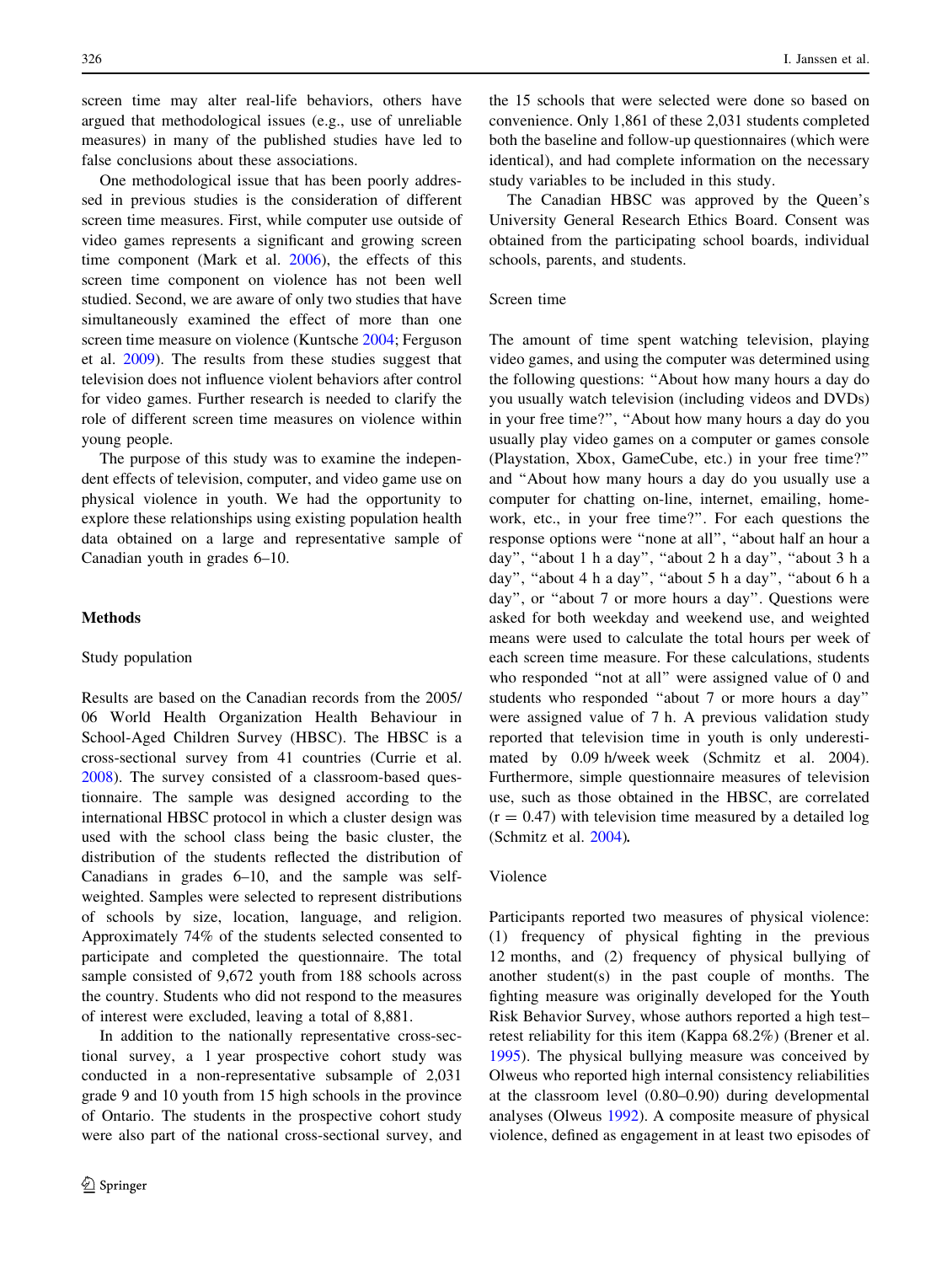physical fighting in the previous 12 months and/or reporting the perpetration of at least 2–3 episodes per month of physical bullying, comprised the primary outcome for this study (Pickett et al. [2009](#page-6-0)).

# **Covariates**

Participants were divided into grades 6–8 (primary school) and grades 9–10 (high school) categories to denote age differences. Gender differences were also explored. The Family Affluence Scale is used as the measure of socio-economic status in the HBSC. The three groups (low, medium, or high) were developed based on four indicators of family wealth (car ownership, bedroom sharing, holiday travel, and computer ownership) (Currie et al. [2001](#page-6-0), [2008](#page-6-0)). Participants were asked a question about who they lived with most of the time, and their responses were used to create a family structure variable (both parents, single parent, parent  $+$  step parent, other). Finally, a continuous parent trust/communication variable was created based on answers to six questions, each of which had a 5-point response scale (ease of talking to mother, ease of talking to father, parents understand me, have happy home life, parents trust me, what parents think of me is important).

#### Statistical analysis

Analyses were completed using SAS version 9.1 (SAS Institute Inc., Cary, NC). For the longitudinal sample the screen time measures were based on the baseline survey and the violence outcome was based on the follow-up survey. Relations between screen time measures were examined using Spearman correlations. Differences in the proportion of youth engaging in violence according to quartiles of the screen time measures were examined using  $\chi^2$  and multivariate logistic regression. The logistic models were adjusted for the family affluence scale, family structure, parent trust/communication; gender and grade were also controlled for in the non-stratified models. To account for clustering by school classes, the SURVEYLOGISTIC procedure was used to estimate sampling errors. Strengths of association were estimated by the odds ratio (OR) and 95% confidence intervals (CI). All  $p$  values <0.05 were considered to be statistically significant.

## **Results**

Descriptive characteristics of the cross-sectional and longitudinal samples are shown in Table 1. For both samples,

| Variable                         | Cross-sectional sample $(n = 8,881)$ |         | Longitudinal sample $(n = 1,861)$ |         |
|----------------------------------|--------------------------------------|---------|-----------------------------------|---------|
|                                  | $\boldsymbol{N}$                     | Percent | $\cal N$                          | Percent |
| <b>Sex</b>                       |                                      |         |                                   |         |
| Male                             | 4,116                                | 46.4    | 809                               | 43.8    |
| Female                           | 4,765                                | 53.7    | 1,040                             | 56.3    |
| Grade                            |                                      |         |                                   |         |
| 6                                | 1,491                                | 16.8    |                                   |         |
| 7                                | 1,621                                | 18.3    |                                   |         |
| 8                                | 1,778                                | 20.0    |                                   |         |
| 9                                | 2,131                                | 24.0    | 1,016                             | 55.0    |
| 10                               | 1,860                                | 20.9    | 833                               | 45.1    |
| Family affluence scale           |                                      |         |                                   |         |
| Low                              | 806                                  | 9.1     | 133                               | 7.2     |
| Moderate                         | 3,494                                | 39.3    | 763                               | 41.3    |
| High                             | 4,581                                | 51.6    | 953                               | 51.5    |
| Family Structure                 |                                      |         |                                   |         |
| Both parents                     | 6,061                                | 68.3    | 1,354                             | 73.2    |
| Parent $+$ step parent           | 911                                  | 10.3    | 173                               | 9.4     |
| Single parent                    | 1,604                                | 18.1    | 296                               | 16.0    |
| Other                            | 305                                  | 3.4     | 26                                | 1.4     |
| Violent and aggressive behaviors |                                      |         |                                   |         |
| Frequent physical bullying       | 321                                  | 3.6     | 57                                | 3.1     |
| Frequent physical fighting       | 1,216                                | 13.7    | 132                               | 7.1     |
| Physical bullying or fighting    | 1,366                                | 15.4    | 174                               | 9.4     |

Table 1 Descriptive characteristics of the 2005/06 Canadian health behaviour in school-aged children survey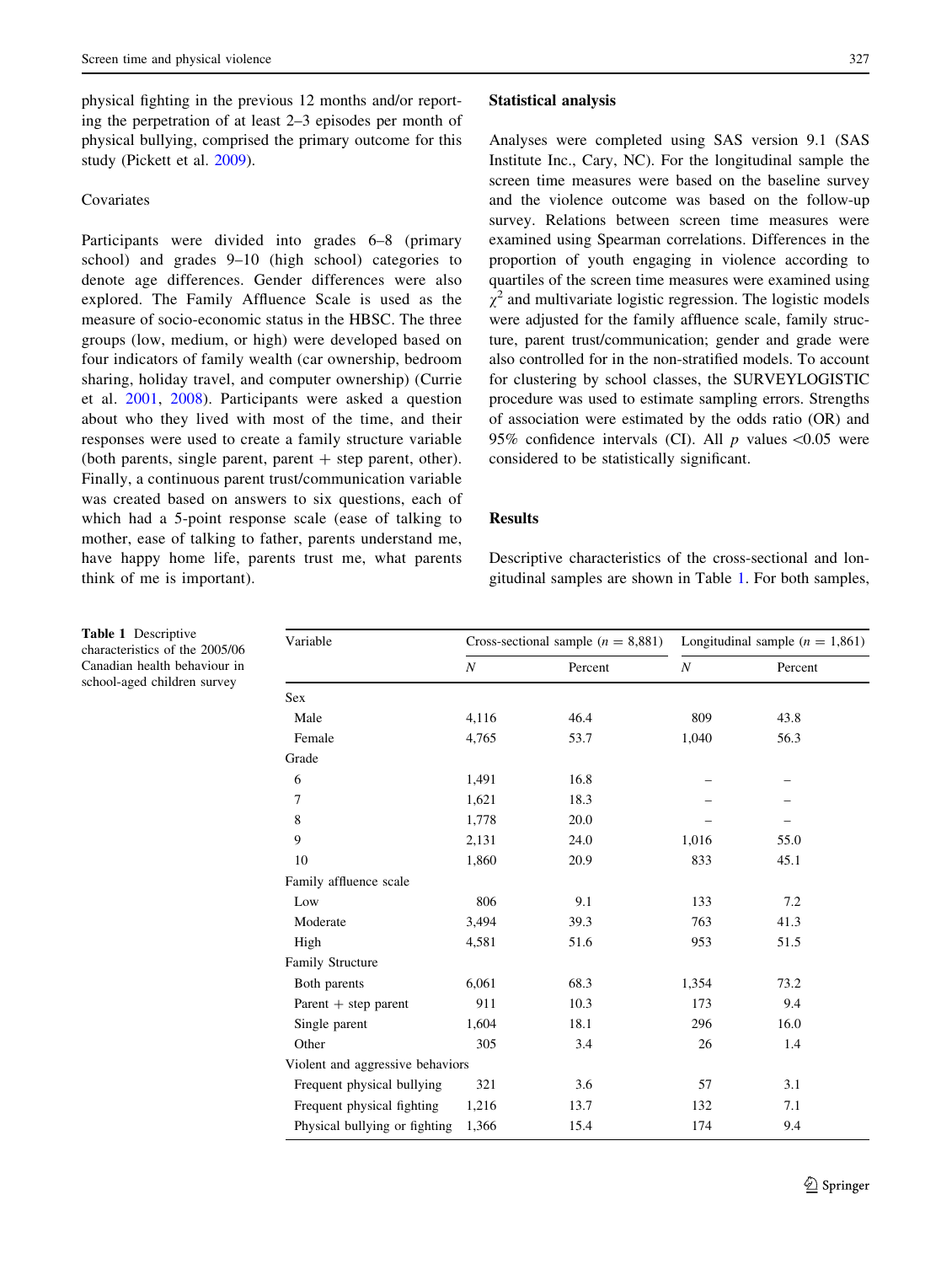Table 2 Descriptive information on screen time behaviours in the 2005/06 Canadian health behaviour in school-aged children survey

| Variable                               | 25 <sub>th</sub><br>percentile | 50th<br>percentile | 75th<br>percentile |
|----------------------------------------|--------------------------------|--------------------|--------------------|
| Cross-sectional sample ( $n = 8,881$ ) |                                |                    |                    |
| Television (h/wk)                      | 9                              | 17                 | 26                 |
| Computer (h/wk)                        | 3.5                            | 9                  | 21                 |
| Video games (h/wk)                     | 1                              |                    | 16                 |
| Longitudinal sample $(n = 1,861)$      |                                |                    |                    |
| Television (h/wk)                      | 9                              | 16                 | 25                 |
| Computer (h/wk)                        | 6.5                            | 14                 | 23                 |
| Video games (h/wk)                     | 0                              | 4.5                | 14                 |

slightly more than half of the participants were girls. 15.4% of the grade 6–10 cross-sectional sample and 9.4% of the grade 9–10 longitudinal sample were frequently engaged in violence (physical bullying or fighting). As shown in Table 2, the median weekly screen time values were 17 h for television, 9 h for computer, and 7 h for video games in the cross-sectional sample. The corresponding values were 16 h, 14 h, and 4.5 h for the longitudinal sample.

Within the cross-sectional sample, the three screen time measures were modestly but significantly ( $p < 0.01$ ) correlated with each other in a positive manner ( $r = 0.21$ ) for television versus computer,  $r = 0.31$  for television versus video games,  $r = 0.21$  for computer versus video games). Similar observations were made in the longitudinal sample  $(r = 0.20, 0.25, \text{ and } 0.13)$ .

As shown in Table 3, the prevalence of girls attending elementary schools (grades 6–8) who regularly engaged in violence increased across television viewing quartiles. No associations between television and violence were observed in high school youth (grades 9–10) or boys attending elementary school. Conversely, high computer use was associated with a higher prevalence of violence within all gender and grade subgroups (Table 3). For instance, 12.4% of high school girls who were in the highest computer use quartile engaged in violence compared to 6.7% of high school girls who were in the lowest computer use quartile. Finally, for girls and elementary school boys, video game use was associated with engagement in violence (Table 3).

In the next analyses, the three screen time behaviors were included within the same regression models to determine their independent associations with violence (Table [4\)](#page-4-0). The general pattern of results within each of the gender and grade subgroups suggested that high computer use was associated with an increased relative odds of engagement in violence independent of television and video games. Conversely, television use was not associated with violence after controlling for the other two screen time measures. Video game use was only associated with violence in girls.

To confirm the cross-sectional observations, the analyses were repeated in the longitudinal sample of grade 9 and 10 youth (Table [5](#page-5-0)). Due to the smaller sample size, the longitudinal analyses were not performed separately within

| Screen time behavior | Elementary school youth (grades 6–8) |                           | High school youth (grades $9-10$ ) |                           |
|----------------------|--------------------------------------|---------------------------|------------------------------------|---------------------------|
|                      | Males<br>$(n = 2,282)$               | Females<br>$(n = 2,608)$  | Males<br>$(n = 1,834)$             | Females<br>$(n = 2,157)$  |
| Television           |                                      |                           |                                    |                           |
| Quartile 1           | 26.1                                 | 10.6                      | 17.9                               | 8.8                       |
| Quartile 2           | 21.0                                 | 9.7                       | 16.1                               | 7.9                       |
| Quartile 3           | 24.2                                 | 11.3                      | 13.6                               | 9.0                       |
| <b>Ouartile 4</b>    | 24.5                                 | 16.6                      | 20.0                               | 10.7                      |
|                      | $p_{\text{trend}} = 0.42$            | $p_{\text{trend}} < 0.01$ | $p_{\text{trend}} = 0.32$          | $p_{\text{trend}} = 0.10$ |
| Computer             |                                      |                           |                                    |                           |
| <b>Ouartile 1</b>    | 23.3                                 | 9.4                       | 14.5                               | 6.7                       |
| Quartile 2           | 17.6                                 | 8.7                       | 17.1                               | 6.6                       |
| Quartile 3           | 25.3                                 | 13.8                      | 13.5                               | 10.6                      |
| Quartile 4           | 29.2                                 | 16.7                      | 22.2                               | 12.4                      |
|                      | $p_{\text{trend}} < 0.01$            | $p_{\text{trend}} < 0.01$ | $p_{\text{trend}} < 0.01$          | $p_{\text{trend}} < 0.01$ |
| Video games          |                                      |                           |                                    |                           |
| Quartile 1           | 22.3                                 | 10.6                      | 18.6                               | 7.8                       |
| Quartile 2           | 23.5                                 | 9.4                       | 13.9                               | 4.3                       |
| Quartile 3           | 22.7                                 | 11.9                      | 17.3                               | 9.0                       |
| Quartile 4           | 27.5                                 | 16.2                      | 17.8                               | 12.5                      |
|                      | $p_{\text{trend}} = 0.03$            | $p_{\text{trend}} < 0.01$ | $p_{\text{trend}} = 0.45$          | $p_{\text{trend}} < 0.01$ |

Table 3 Prevalence (%) of violence according to screen time in the cross-sectional 2005/ 06 Canadian health behaviour in school-aged children survey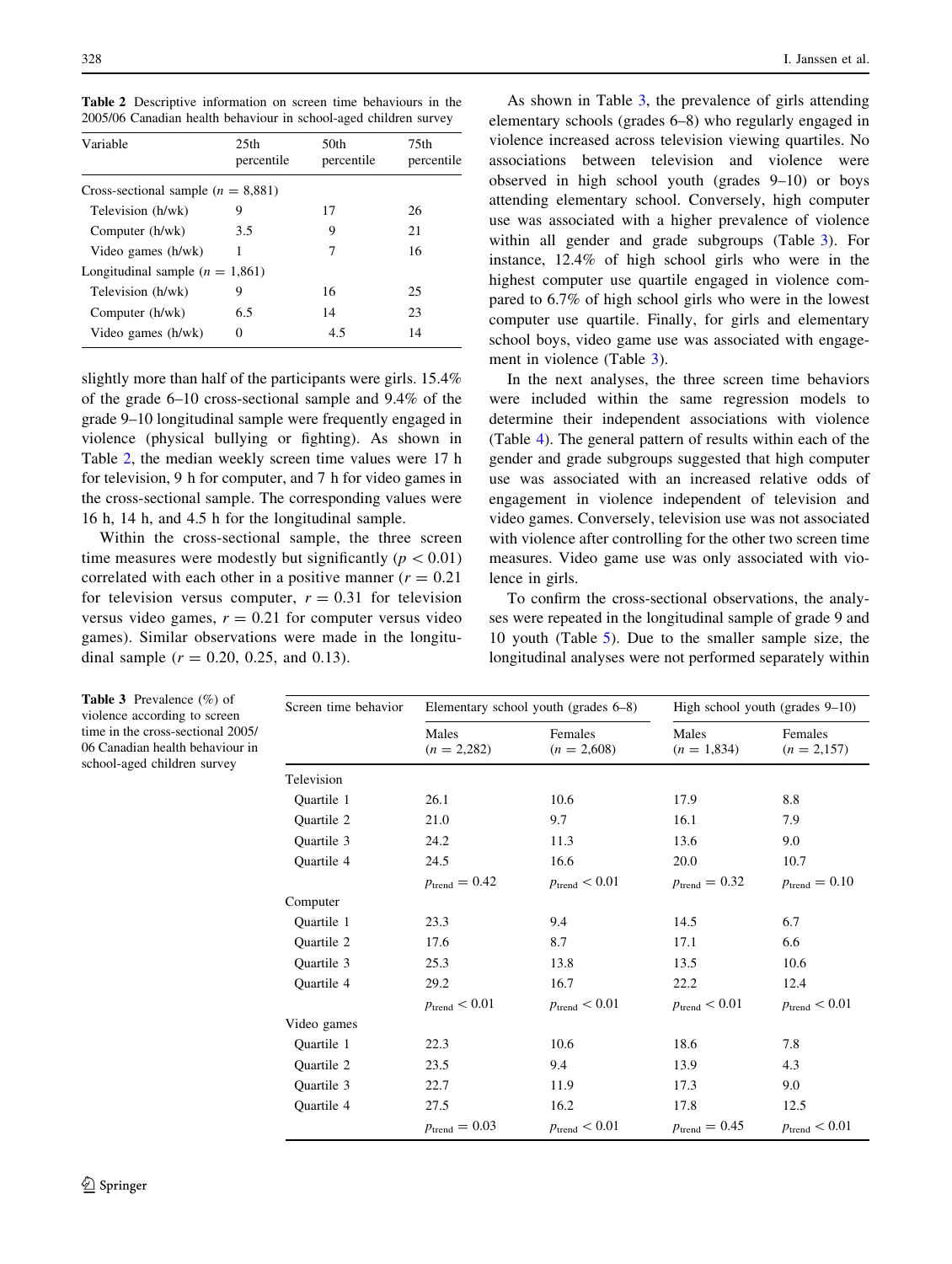<span id="page-4-0"></span>

| <b>Table 4 Multivariate</b><br>associations between screen<br>time behaviors and violence in<br>the cross-sectional 2005/06<br>Canadian health behaviour in<br>school-aged children survey | Screen time behavior | Elementary school youth [OR $(95\% \text{ CI})$ ] |                           | High school youth [OR $(95\% \text{ CI})$ ] |                           |
|--------------------------------------------------------------------------------------------------------------------------------------------------------------------------------------------|----------------------|---------------------------------------------------|---------------------------|---------------------------------------------|---------------------------|
|                                                                                                                                                                                            |                      | Males<br>$(n = 2,282)$                            | Females<br>$(n = 2,608)$  | Males<br>$(n = 1,834)$                      | Females<br>$(n = 2,157)$  |
|                                                                                                                                                                                            | Television           |                                                   |                           |                                             |                           |
|                                                                                                                                                                                            | Quartile 1           | 1.00                                              | 1.00                      | 1.00                                        | 1.00                      |
|                                                                                                                                                                                            | Quartile 2           | $0.74(0.58-0.96)$                                 | $0.84(0.59-1.20)$         | $0.90(0.63 - 1.28)$                         | $0.88(0.59-1.31)$         |
|                                                                                                                                                                                            | Quartile 3           | $0.82(0.63-1.06)$                                 | $0.93(0.66 - 1.32)$       | $0.69(0.48 - 0.98)$                         | $1.02(0.68-1.54)$         |
|                                                                                                                                                                                            | <b>Ouartile 4</b>    | $0.77(0.58-1.03)$                                 | $1.33(0.95 - 1.87)$       | $1.03(0.72 - 1.47)$                         | $1.09(0.75-1.58)$         |
|                                                                                                                                                                                            |                      | $p_{\text{trend}} = 0.21$                         | $p_{\text{trend}} = 0.07$ | $p_{\text{trend}} = 0.99$                   | $p_{\text{trend}} = 0.76$ |
|                                                                                                                                                                                            | Computer             |                                                   |                           |                                             |                           |
|                                                                                                                                                                                            | Quartile 1           | 1.00                                              | 1.00                      | 1.00                                        | 1.00                      |
|                                                                                                                                                                                            | Quartile 2           | $0.68(0.50-0.92)$                                 | $0.84(0.57-1.24)$         | $1.22(0.83 - 1.80)$                         | $1.05(0.69-1.60)$         |
|                                                                                                                                                                                            | Quartile 3           | $1.05(0.80-1.38)$                                 | $1.25(0.83 - 1.88)$       | $0.89(0.58-1.38)$                           | $1.59(1.03-2.47)$         |
|                                                                                                                                                                                            | Quartile 4           | $1.21(0.93 - 1.57)$                               | $1.32(0.87-1.99)$         | $1.63(1.08-2.45)$                           | $1.51(1.16-2.76)$         |
|                                                                                                                                                                                            |                      | $p_{\text{trend}} = 0.03$                         | $p_{\text{trend}} = 0.06$ | $p_{\text{trend}} = 0.07$                   | $p_{\text{trend}} < 0.01$ |
| All odds ratios were adjusted for<br>the family affluence scale,<br>family structure, parent trust/<br>communication, and the other<br>screen time behaviors                               | Video games          |                                                   |                           |                                             |                           |
|                                                                                                                                                                                            | Quartile 1           | 1.00                                              | 1.00                      | 1.00                                        | 1.00                      |
|                                                                                                                                                                                            | Quartile 2           | $1.15(0.86-1.53)$                                 | $1.07(0.72 - 1.57)$       | $0.72(0.50-1.04)$                           | $0.61(0.23-1.66)$         |
|                                                                                                                                                                                            | Quartile 3           | $1.06(0.81-1.39)$                                 | $1.34(0.95-1.88)$         | $0.89(0.60-1.33)$                           | $1.41(0.90 - 2.20)$       |
|                                                                                                                                                                                            | Quartile 4           | $1.27(0.98 - 1.65)$                               | $1.44(1.02-2.04)$         | $0.77(0.53 - 1.13)$                         | $1.49(1.01-2.21)$         |
| OR (95% CI) odds ratio (95%)                                                                                                                                                               |                      | $p_{\text{trend}} = 0.10$                         | $p_{\text{trend}} = 0.02$ | $p_{\text{trend}} = 0.48$                   | $p_{\text{trend}} = 0.03$ |

OR (95% CI) odds ratio (95% confidence interval)

males and females. In the multivariate analysis, video game use remained a statistically significant predictor of violence after controlling for the other screen time measures.

# **Discussion**

#### Main findings

The purpose of this study was to examine the independent relations between different screen time measures and physical violence in youth. Computer and video game use were independently related to increased engagement in violence in most of the age and gender groups examined; however, the magnitude of effect for these relations was relatively small. Regardless of age and gender, television viewing was not related to violence after consideration of time spent on the computer and watching video games.

#### What is already known

The vast majority of previous studies examining the relation between screen time and violence in youth have limited their analyses to television alone or video games alone (refer to recent literature reviews (Bushman and Anderson [2001;](#page-6-0) Olson [2004;](#page-6-0) Browne and Hamilton-Giachritsis [2005;](#page-6-0) Huesmann [2007](#page-6-0))). The results from many (but not all) of these studies have suggested that excessive exposure to violence during television may alter real-life

behaviors. However, the methodological rigor of this literature has been questioned by some experts in the field (Olson [2004;](#page-6-0) Ferguson and Kilburn [2009](#page-6-0)) who do not support the conclusion that exposure to media violence leads to aggressive behavior.

We are aware of two previous studies that have examined the independent relations between different screen time measures and violence in youth (Kuntsche [2004](#page-6-0); Ferguson et al. [2009](#page-6-0)). One of these studies was based on the 1998 HBSC conducted in Switzerland (Kuntsche [2004](#page-6-0)). Because the 1998 HBSC questionnaire did not assess computer use, this screen time measure was not considered. Within that study, high television viewing and video game use were each associated, in univariate analyses, with an increased odds that the participants had hit another student(s) in recent months. However, in the multivariate analysis, video games use but not television use was associated with hitting other students in girls; neither screen time measure was independently associated with hitting other students in boys. A second study, conducted in a sample of 603 predominately Hispanic children (aged 10–14 years) from the state of Texas, measured exposure to television and video game violence as they related to an array of child and parental reported violent and aggressive behaviors (Ferguson et al. [2009\)](#page-6-0). This cross-sectional study reported that television violence was not independently related to any of the seven outcome variables measured. Video game use was related to the bullying behavior outcome only, and the effect size for this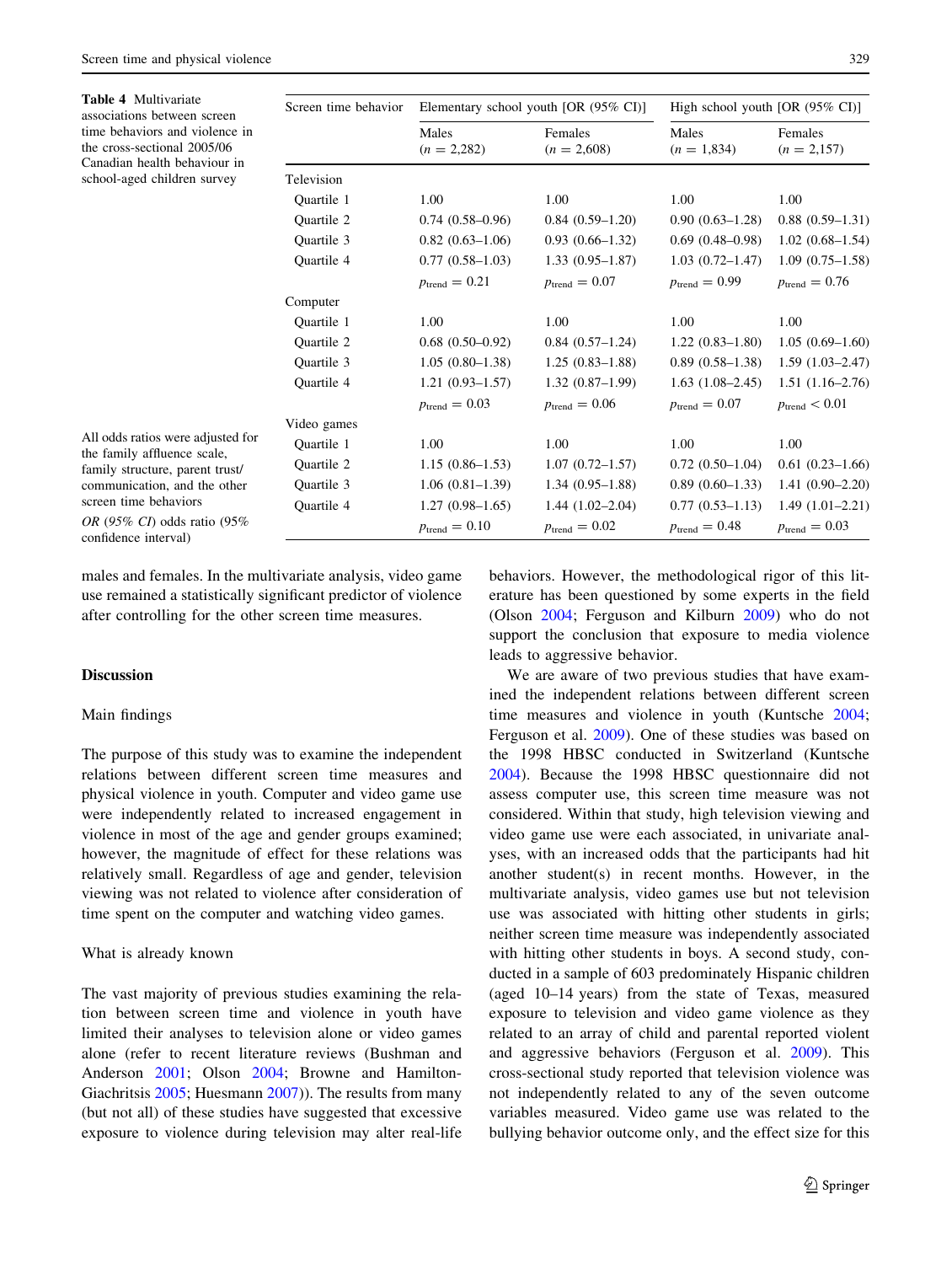Screen time behavior Prevalence  $(\%)$  OR  $(95\% \text{ CI})^{\text{a}}$ Television Quartile 1 9.1 1.00 Quartile 2 7.8 0.84 (0.53–1.34) Quartile 3 8.2 0.80 (0.49–1.30) Quartile 4 12.4 1.13 (0.73–1.76)  $p_{\text{trend}} = 0.04$   $p_{\text{trend}} = 0.44$ Computer Quartile 1 8.6 1.00 Quartile 2 6.7 0.72 (0.43–1.20) Quartile 3 8.8 0.89 (0.57–1.40) Quartile 4 13.8 1.31 (0.83–2.07)  $p_{\text{trend}} < 0.01$   $p_{\text{trend}} = 0.13$ Video Games Quartile 1 7.4 1.00 Quartile 2 7.4 1.10 (0.65–1.85) Quartile 3 8.7 1.34 (0.84–2.13) Quartile 4 13.7 1.93 (1.27–2.93)  $p_{\text{trend}} < 0.01 \qquad \qquad p_{\text{trend}} < 0.01$ 

<span id="page-5-0"></span>Table 5 Associations between screen time behaviors and violence in the longitudinal 2005/06 Canadian health behaviour in school-aged children survey

OR (95% CI) odds ratio (95% confidence interval)

<sup>a</sup> Multivariate odds ratios were adjusted for grade, gender, family affluence scale, family structure, parent trust/communication, and the other screen time behaviors

relationship was fairly small. Thus, relatively consistent findings were made in the 1998 Swiss HBSC, the study of Hispanic children from Texas, and the 2006 Canadian HBSC that are reported here. The similarity of observations made in these different samples implies that our study findings may be generalizable to other countries and cultures.

## What this study adds

To our knowledge, this is the first study to simultaneously consider the influence of the three primary screen time behaviors—television, video games, and computers—on engagement in physical violence in youth. We found that the modest associations that existed between television viewing and engagement in violence within the longitudinal sample and the grade 6–8 female cross-sectional sample, were no longer statistically or clinically meaningful after control for computer and video game use. This is an important observation for two reasons. First, while the time youth spend watching television has remained stable in recent years (Marshall et al. [2006](#page-6-0)), video game and computer use are increasing (Janssen [2008\)](#page-6-0). Thus, the two screen time components that were independently related to violence in most of the age and gender subgroups examined in this study are accounting for an increasingly greater percentage of total screen time. Second, the findings suggest that recent studies examining the influence of television on engagement in violence were methodologically flawed. Other screen time measures should have been used as covariates in these studies. While computer and video game use were independently related to violence in this study, it is important to note that these effects (e.g., odds ratios of 1.21–1.93 in most extreme screen time categories) would be considered small to modest in magnitude by epidemiological standards (Oleckno [2002](#page-6-0)).

An interesting question to ask, given the main findings of this study, is why computer and video game use independently predicted engagement in physical violence in most of the age and gender groups examined while television use did not. Although speculative, we suggest there may be greater parental control over television viewing relative to computer and video game use. Additional research is needed to address this question. Future research should also explore whether the implementation of more stringent policies and laws around the violent content that can be provided to young people in these entertainment media have a resultant change in their violent and aggressive behaviors.

The results from this study provided some insight into the dose–response relation between screen time and violence. Current guidelines from the American Academy of Pediatrics (American Academy of Pediatrics [2001\)](#page-6-0) and the Canadian Paediatrics Society (Canadian Paediatric Society [2003](#page-6-0)) are that youth be exposed to no more than 2 h/day of screen time, which equates to 14 h per week. This volume of screen time was around the 20th percentile in the sample studied here, implying that quartiles 2 through 4 exceeded the screen time guidelines. In the majority of instances, we did not observe statistical or clinically significant increased odds of violence in the second or third quartiles for the different screen time measures. This suggests, at least in relation to the impact that screen time may have on violence, that current screen time guidelines may be overly restrictive. Future studies need to more closely examine the dose–response relation between screen time and a variety of health measures. These types of results would provide the evidence base that could be used to inform revisions to the current screen time guidelines.

## Strengths and limitations

The strengths of this study include the use of a large and representative study sample, the confirmation of the crosssectional findings in the longitudinal subsample, and the consideration of the three primary screen time behaviors. As with any study, this study was not without its